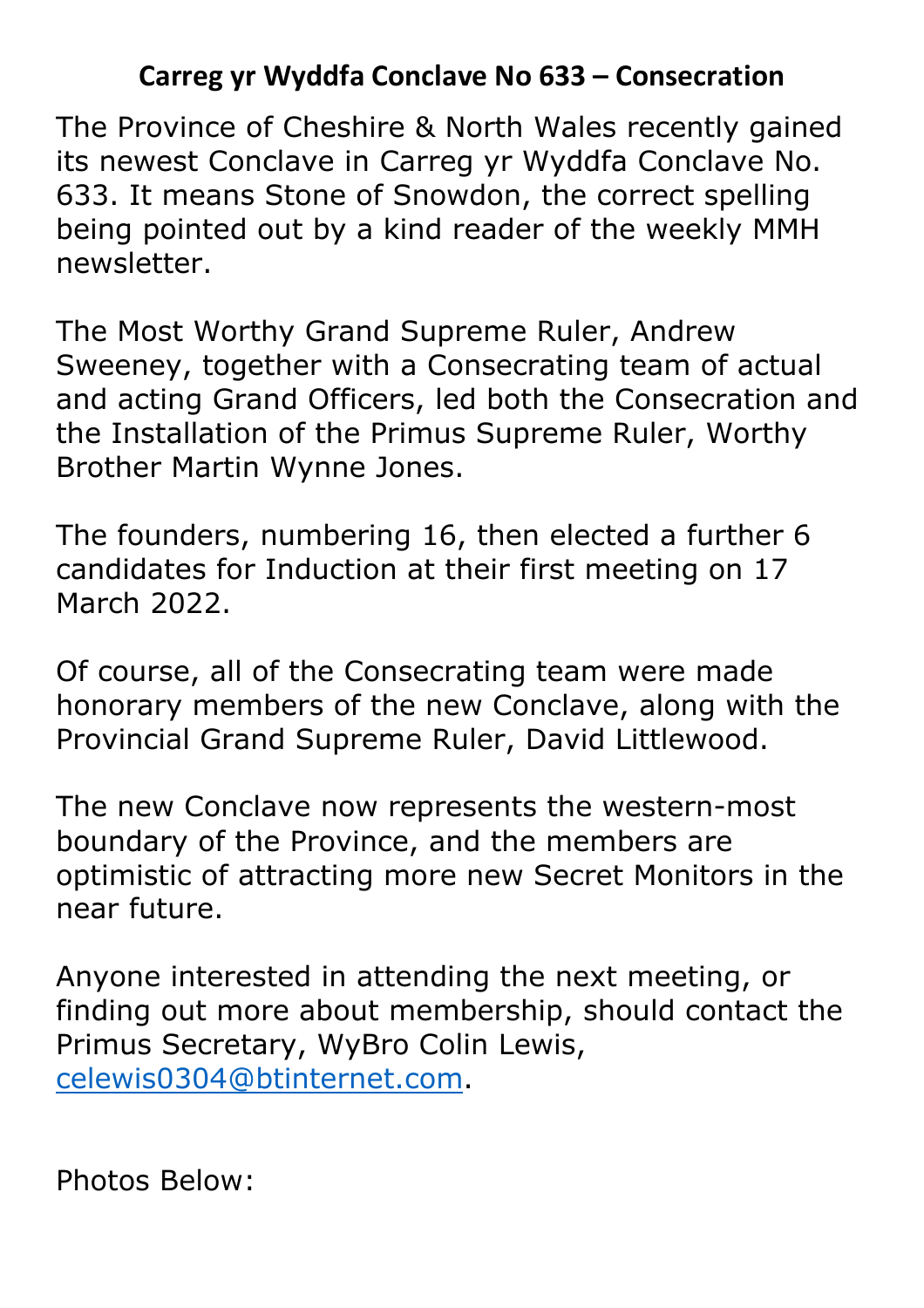

The Consecrating Team (LtoR) Chris Davies, Grand Director of Ceremonies, Ken Mayer, Grand Sentinel, Alan Harrison, Grand Recorder, Louis Keats, Grand Chaplain, Robert Dewbry, Grand Sword Bearer, Ian Campbell, Grand Counsellor, Andrew Sweeney, Grand Supreme Ruler, Consecrating Officer and Installing Officer, Paul Crudge, Grand Guide, Colin Marsh, Grand Standard Bearer, Paul Johnson, Grand Steward, Wally Edwards, Grand Guarder, Phillip Purves, Deputy Grand Director of Ceremonies, Derek Whatling, Grand Organist (behind the camera)



The Founders, together with the Grand DC, the Deputy Grand DC, the PGSR and the DPGSR.